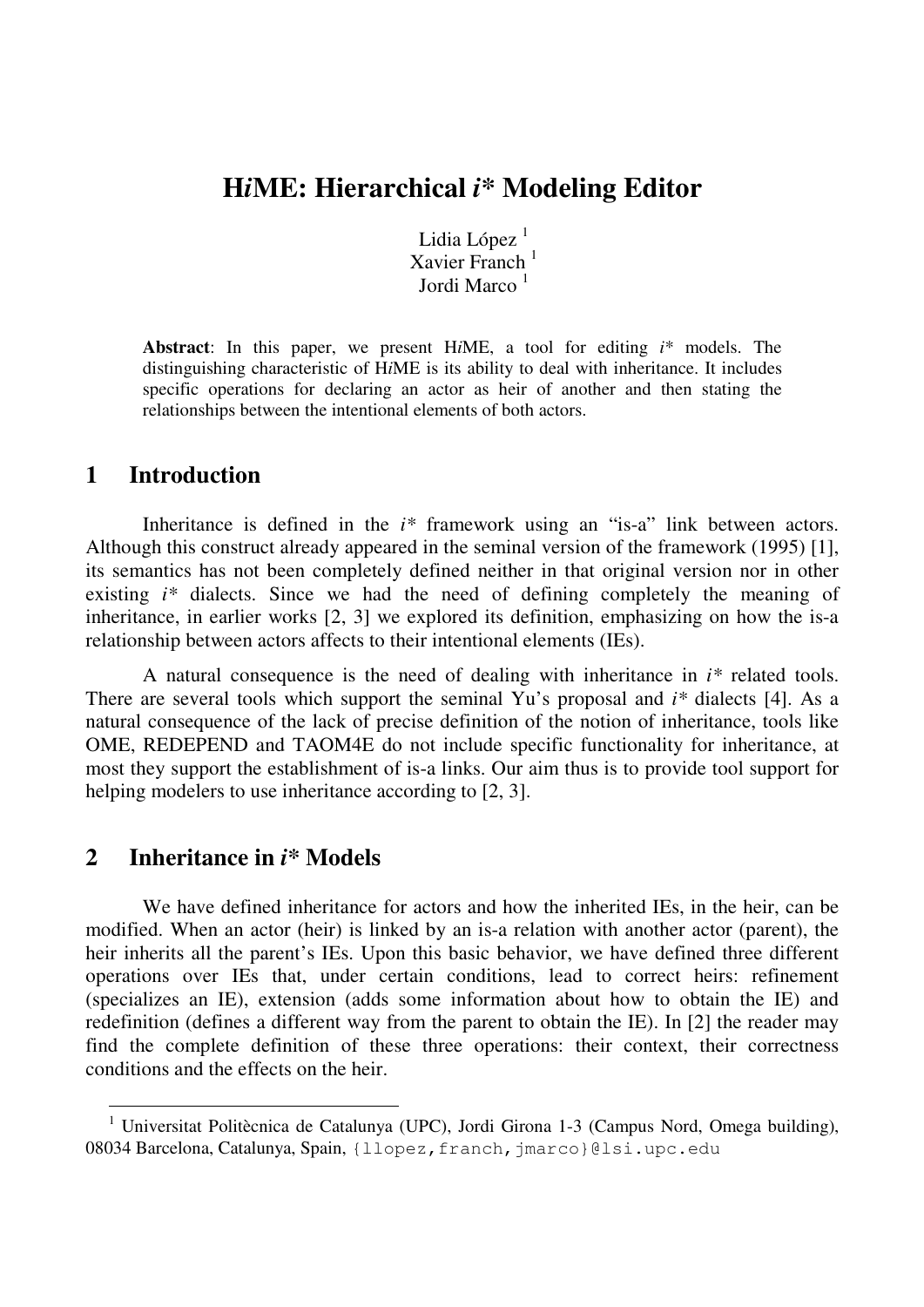## **3 Hierarchical** *i\** **Modeling Editor**

We aim to provide a tool that includes the inheritance operations introduced in the previous section. For this purpose we had two options: creating a new modeling tool from scratch or including new operations in an existing one. We have opted for the second alternative, and have chosen the J-PR*i*M tool [5] as starting point, not just because it has been developed by our research group, but also because the modeling facilities may be decoupled very easily from the core functionality of the tool, namely the support to the PR*i*M methodology for reengineering business processes. Therefore, we have split the edition functionality in a separate tool and then included the inheritance operations only for edition purposes. We call H*i*ME (for Hierarchical *i\** Modeling Editor) the resulting tool.

The current version of H*i*ME (1.0) allows creating and managing models using the general functionality that can be found in most *i\** existing tools (creating actors, new IEs for an actor, new dependencies, etc). H*i*ME also imports and exports *i\** models using iStarML [6]. One feature that distinguishes H*i*ME from other similar tools is that the model is not represented graphically following the symbols of the *i\** framework; it is represented like a folder tree directory in a file system. **Figure 1** shows a piece of the Meeting Scheduler example found at [1].



**Figure 1**. Meeting Scheduler model (SD) as represented in H*i*ME

The functionality added to support inheritance is that an actor can be created as an heir of another, which implies the inclusion of an is-a link between them. Heirs inherit all intentional elements from their parents, and the inherited elements can be modified in the heir using the operations described in the previous section. All parent's IEs are inherited, but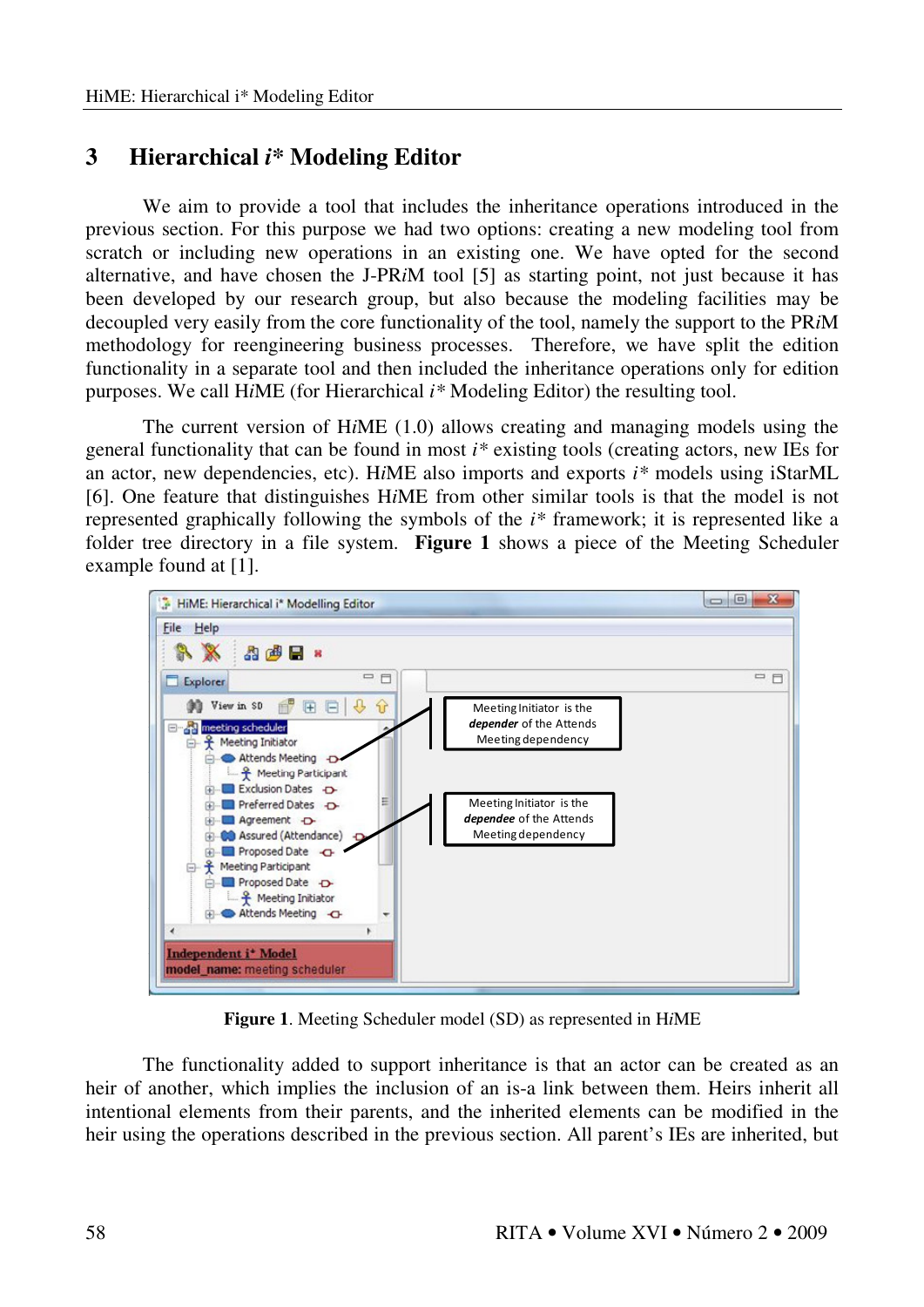only the modified ones (using the inheritance operations) and the new ones appear inside the boundary of heir actors. This characteristic helps in limiting the complexity of the obtained models and allows focusing in incremental changes. We are currently implementing a functionality that will allow the user viewing all heir's IEs (making visible all inherited IEs). **Figure 2** shows the valid operations: adding a subactor (left); and refinement, extension and redefinition of intentional elements (right).



**Figure 2**. Inheritance operations and the effect of adding an heir

Therefore, the tool shows 2 kinds of IEs in heirs, the inherited IEs from the parent and the new IEs from the heir. To distinguish among them, H*i*ME uses regular colored icons next to the IE name to identify the type of the IEs that are defined as new in an actor, whilst these icons are shown in black and white for inherited IEs. **Figure 3** shows an example, emphasizing these two different types of IEs for the Important Participant heir.



**Figure 3**. Inherited IEs for the Important Participant actor in H*i*ME